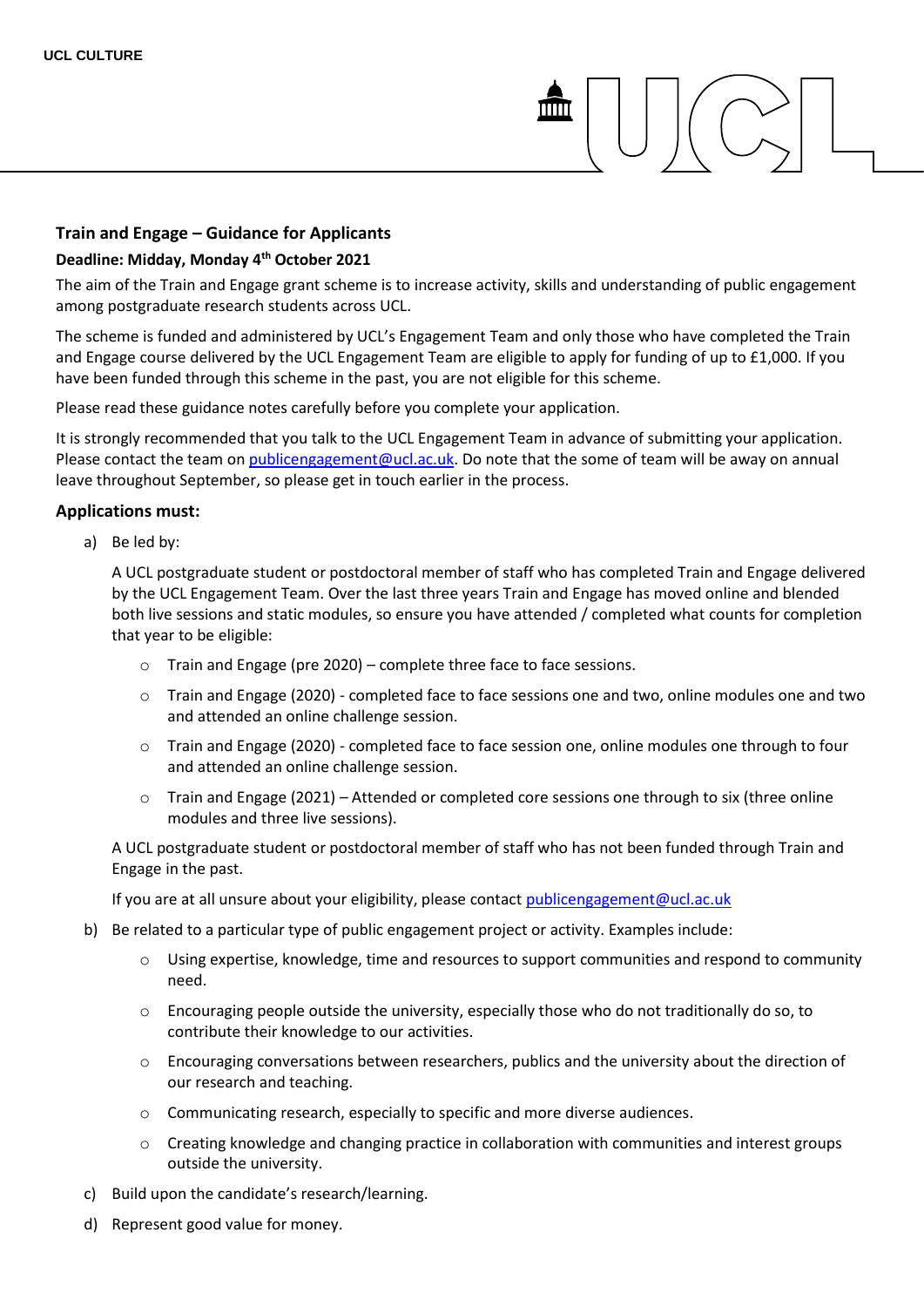e) Be for activities that will be completed by the end of the 2021/22 academic year (although they may be part of a larger ongoing/longer term project).

# **Possible projects supported could include:**

- Running workshops with appropriate groups
- Developing an innovative model of an open day
- Co-curating an exhibition with the public
- Organising a participatory design competition
- Guided tours of a place or building
- Organising a festival
- Producing a podcast for a particular audience
- Running a series of evening cultural events
- Working with external artists/performers
- Developing sustainable relationships with groups whose voices are less heard
- …any other ideas you have!

For other ideas, please refer to ou[r leaflet](https://www.ucl.ac.uk/culture/sites/culture/files/ucl_culture_public_engagement_strategy_document.pdf) on your Public Engagement Journey, which focuses on helping you to think about different ways of working with public groups.

## **Social distancing statement:**

We recognise that owing to the changing lockdown situations over the past few years it is possible that social distancing measures may be in place during your Train and Engage funded period. Please do consider this in your application and speak to us if you have any concerns about this impacting your project.

# **Application process**

Complete the application form and submit it to UCL's Engagement Team at [publicengagement@ucl.ac.uk](mailto:publicengagement@ucl.ac.uk) by **Midday, Monday 4 th October**.

Members of the UCL Engagement Team will offer formal feedback on your application by **Monday 11th October**, and you will then be able to submit a final version of your application by **Midday, Wednesday 3rd November**.

Applications may only be submitted by email as MS Word documents.

Your application will be considered by a small funding panel made up of UCL staff with significant public engagement experience, it will not include any members of the current Train and Engage delivery team. This panel will decide whether to fund your application.

The panel will consider:

- The quality of the idea behind the application.
- Whether they think the project can realistically be delivered within cost and time constraints.
- The potential impact of the project on the public.
- The potential impact of the project on staff/students involved.
- Whether the evaluation of the project has been effectively planned and organised.

The panel's decisions will be communicated to applicants late November/early December

# **Additional information:**

What is public engagement? This scheme will use the definition of public engagement developed by the National Coordinating Centre for Public Engagement [\(http://www.publicengagement.ac.uk/what\)](http://www.publicengagement.ac.uk/what):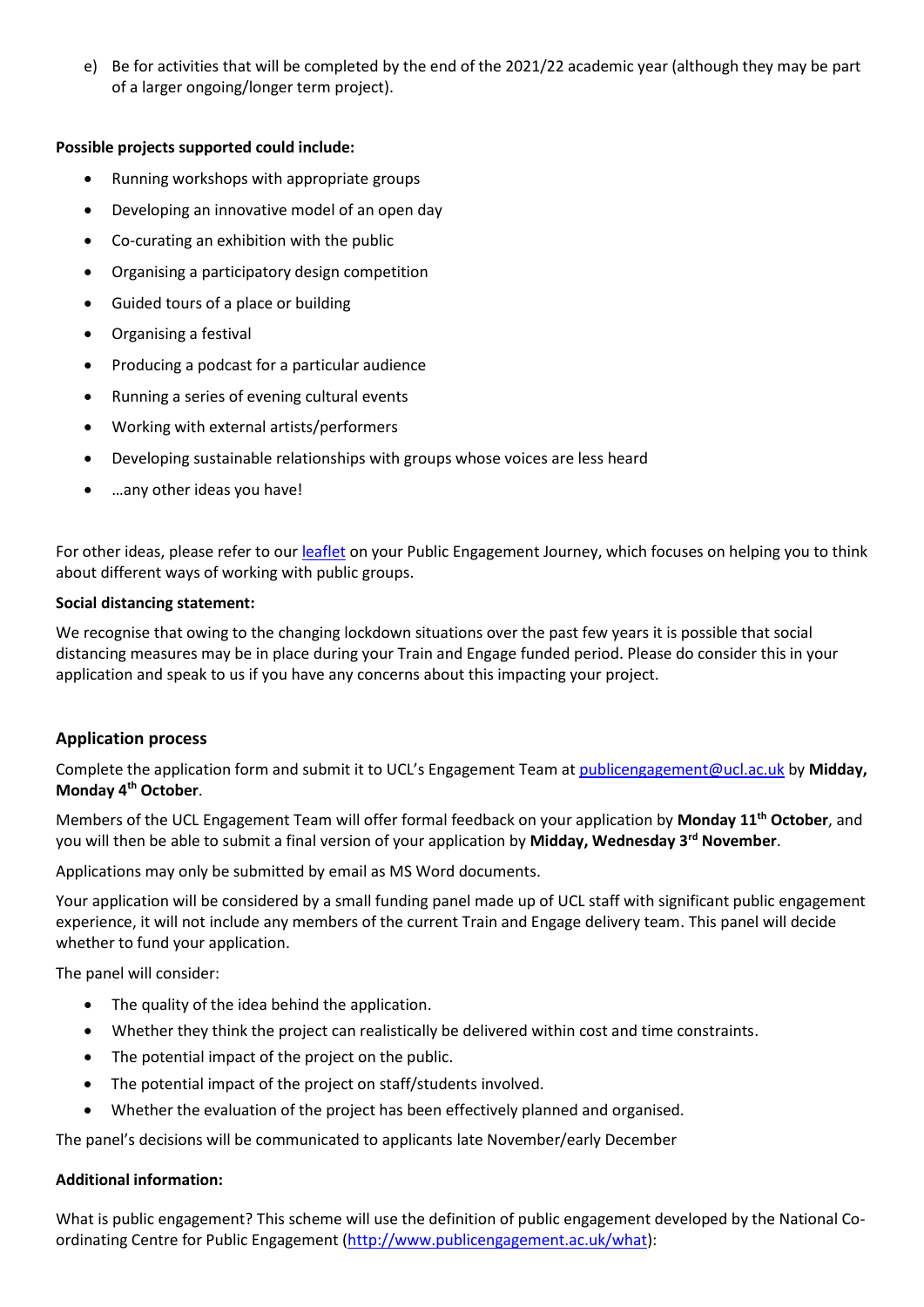''Public engagement describes the myriad of ways in which the activity and benefits of higher education and research can be shared with the public. Engagement is by definition a two-way process, involving interaction and listening, with the goal of generating mutual benefit.''

## **Filling in the form:**

For the purposes of this application we use the term 'project' to describe the activities you take part in that require funding. We do recognise that there are all sorts of things that you might use a grant for.

At the top of the form we ask for basic information about you, your studies and your proposed project. Please fill this in as completely as possible. We ask for some of this information so that we can make a smooth transfer of funds to you if you are awarded a grant. **Please do let your financial contact know you are applying for a Train & Engage Award.**

In addition to this guidance, please refer to your training and the knowledge and slides provided by the Engagement Team following your training.

## **Question 1:**

Please provide a short description of what will happen as a result of you receiving the Train and Engage funding. This is intended for a lay-audience and will be put on our website. This is also a good opportunity to introduce your project to the reviewer clearly and concisely.

## **Question 2:**

Please state the projects aims and objectives. Keep this clear and concise too and use bullet points if it helps. You can go into details of the project later.

## **Question 3:**

This question is intended to focus your thoughts on the people outside of your project team who will be involved. If you're putting on an event, what sorts of people are likely to come along? Will they be defined by age group, location, profession, or a shared interest? Where will they come from? If you're working with a specific community group, who are they? Please also say something here about how you will contact this public and let them know about the activities. How will you make sure they want to participate? If the audience for your project is school age children, please talk to a member of UCL's Engagement Team to discuss your application prior to completing the application form, as your project may be better suited to your university's Widening Participation agenda.

#### **Question 4:**

This question is all about your reasons for doing the project. How will this project help you to develop your own skills? Are you hoping to inform people about your work? Are you planning to help people using your specialist knowledge or skills? What do you hope will be the effect on the project team? What do you hope will be the effect on the community or public group?

Please note that value for money isn't simply judged by the number of people involved in your project. For example, a project that creates a meaningful relationship with 10 people may have more value than one that has a small impact on 1,000. The best public engagement projects are those run at an appropriate scale for your aims and public groups.

#### **Question 5:**

This question allows you to show the panel how you'll know that you've achieved your aims. How will you assess whether your project was a success? We don't expect an in-depth evaluation plan here, but we expect you to be clear about what success looks like. If your aims and objectives, as laid out in Question 2, are easy to understand, and genuinely measurable, you should be able to express how you'll measure and reflect on them here. Please get in touch with the UCL Engagement Team for guidance, tools and advice on evaluatio[n publicengagement@ucl.ac.uk](mailto:publicengagement@ucl.ac.uk) and view our toolkits and guides [online.](https://www.ucl.ac.uk/culture/projects/engagement-toolkits-and-guides)